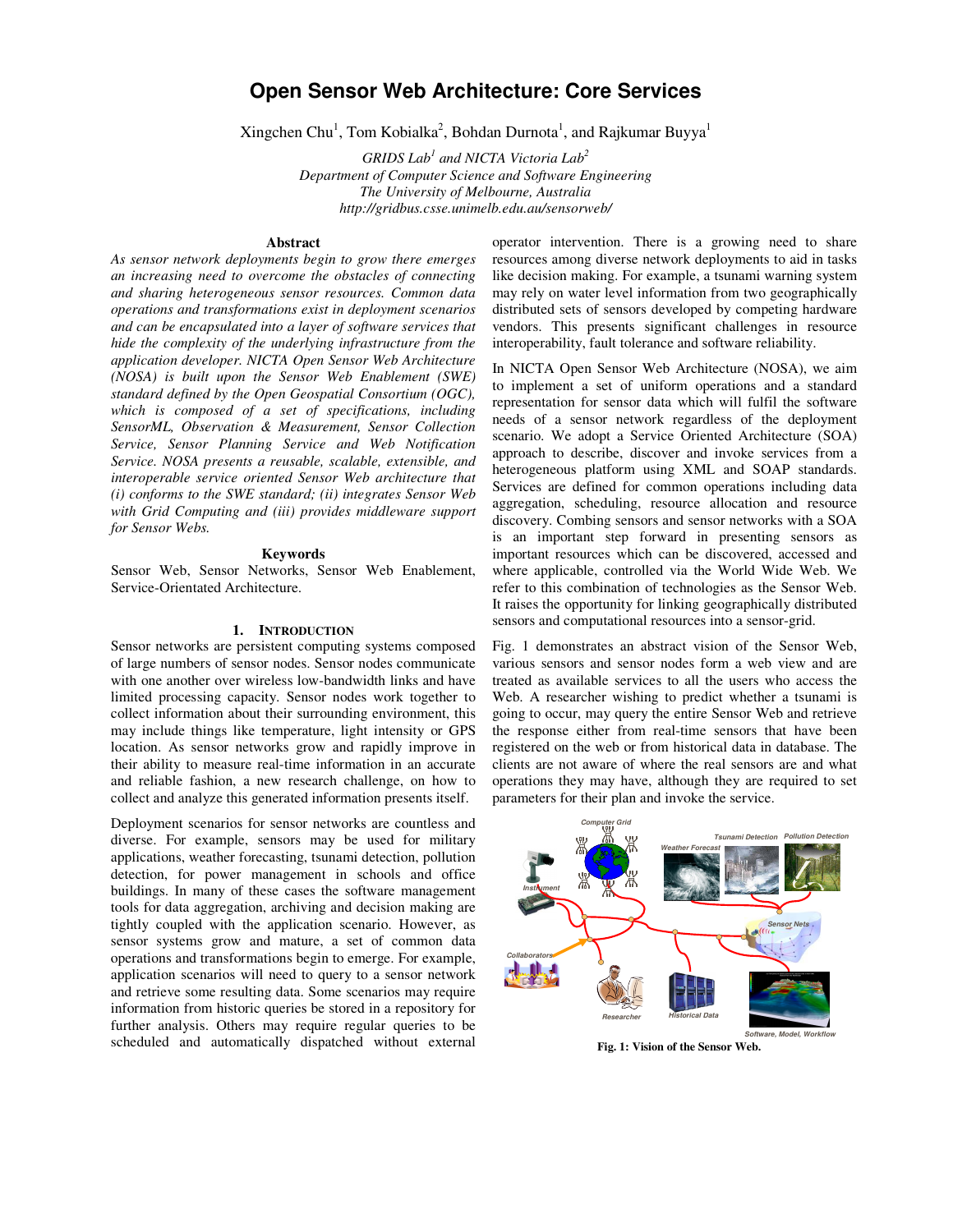The rest of this paper is organized as follows. In Section 2, we describe the OGC Sensor Web Enablement (SWE) standards. Section 3 introduces the NOSA Architecture. Section 4 then details the design and implementation behind NOSA, including details on the core implemented services including the Sensor Collection Service (SCS), Sensor Planning Service (SPS) and Web Notification Service (WNS). Section 5 provides a detailed performance evaluation of NOSA. We give the conclusion in Section 6

# **2. OGC SENSOR WEB ENABLEMENT**

Sensor network applications have been successfully developed and deployed around the world. Concrete examples include deployments on Great Duck Island [3], Cane-toad monitoring [4] and for Soil Moisture Monitoring [5]. However, lack of software interoperability prevents users from accessing resources generated by these applications without specialized tools. Moreover, lack of semantics to describe the sensors makes it impossible to build a uniform registry to discover and access these sensors. In addition, internal information is often tightly coupled with the specific deployment application rather than making use of standard data representations. This then restricts the ability for mining and analyzing the data for decision making.

Imagine hundreds of in-site or remote weather sensors providing real-time measurements of current wind and temperature conditions for multiple metropolitan regions. A weather forecast application may request and present the information directly to end-users or other data acquisition components. A collection of Web-based services may be involved in order to maintain a registry of available sensors and their features. Also consider that the same Web technology standard for describing the sensors, outputs, platforms, locations and control parameters is in use beyond the boundaries of regions or countries. This enables the interoperability necessary for cross-organization activities, and it provides a big opportunity in the market for customers to receive a higher quality of service. These needs drive the Open Geospatial Consortium (OGC) [1] to develop the geospatial standards that will make the "open sensor web" vision a reality [2].

In general, SWE is the standard developed by OGC that encompasses specifications for interfaces, protocols and encodings that enable discover, access, obtain sensor data as well as sensor-processing services. The following are the five primary specifications for SWE:

- 1. Sensor Model Language (SensorML) [7] Information model and XML encodings that describe either a single sensor or sensor platform in regard to discovery, query and control of sensors.
- 2. Observation and Measurement (O&M) [14] Information model and XML encodings for observations and measurement.
- 3. Sensor Collection Service (SCS) [17] Service to fetch observations, which conform to the O&M information model, from a single sensor or a collection of sensors. It is also used to describe the sensors and sensor platforms

by utilizing SensorML

- 4. Sensor Planning Service (SPS) [18] Service to help users build a feasible sensor collection plan and to schedule requests for sensors and sensor platforms.
- 5. Web Notification Service (WNS) [19] Service to manage client sessions and notify the client about the outcome of the requested service using various communication protocols.

As stated in [6], the purpose of SWE is to make all types of web-resident sensors, instruments and imaging devices, as



**Fig. 2: A typical collaboration within Sensor Web Enablement Framework.** 

well as repositories of sensor data, discoverable, accessible and, where applicable, controllable via the World Wide Web. In other words, the goal is to enable the creation of Webbased sensor networks. Fig. 2 demonstrates a typical collaboration between services and data encodings of SWE.

It is important to note that NOSA is designed to interact with base stations or logical master nodes that manage collections of independent sensor nodes; thus, reducing the message passing overhead and power consumption by avoiding the direct and continuous communication with every node in each logical cluster of sensor nodes.

#### **3. SERVICE-ORIENTED SENSOR WEB**

NICTA Open Sensor Web Architecture (NOSA) is an OGC SWE standard compliant software infrastructure for providing service based access to and management of sensors. NOSA is a platform for integration of sensor networks and emerging distributed computing platforms such as SOA and Grid Computing. The integration brings several benefits to the community. The heavy load of information processing can be moved from sensor networks to the backend distributed systems such as Grids. This separation is beneficial because it reduces the energy and power needed by the sensors, allowing them to concentrate on sensing and sending information. The information processing and fusing is performed on a separate distributed system. Moreover, individual sensor networks can be linked together as services, which can be registered, discovered and accessed by different clients using a uniform protocol. Grid-based sensor applications are capable of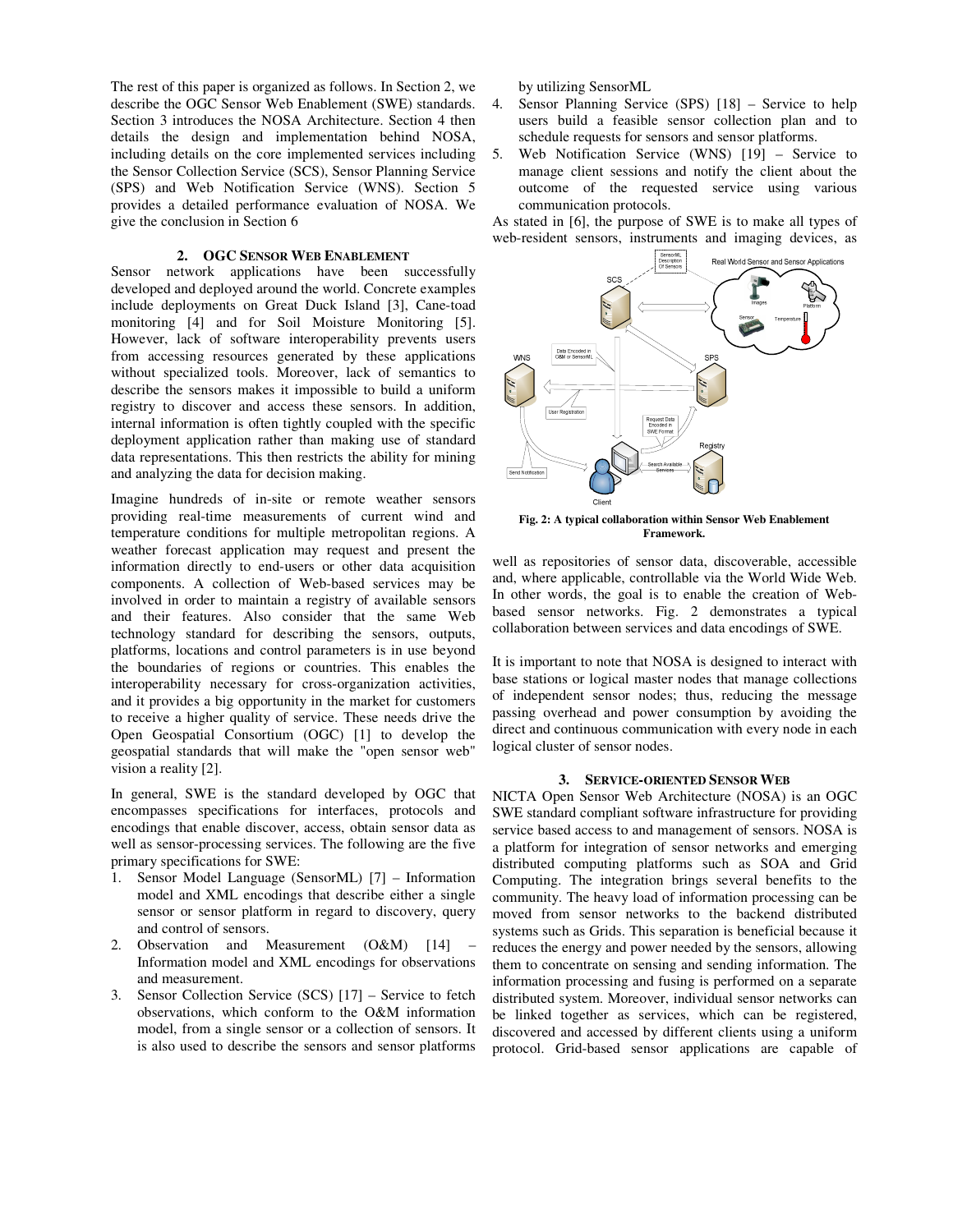providing advanced services for smart-sensing by developing scenario-specific operators at runtime [8].

The various components defined for NOSA are showed in Fig. 3. Four layers have been defined, namely Fabric, Services, Development and Application. Fundamental services are provided by low-level components whereas higher-level components provide tools for creating applications and management of the lifecycle of data captured through sensor networks. NOSA provides the following sensor services:

- 1. Sensor notification, collection and observation;
- 2. Data collection, aggregation and archival;
- 3. Sensor co-ordination and data processing;
- 4. Faulty sensor data correction and management, and;
- 5. Sensor configuration and directory service.

Besides the core services derived from the SWE, such as the



# **Fig. 3: High-level view of NICTA Open Sensor Web Architecture.**

SCS, SPS and WNS, there are several other important services in the service layer. The Sensor Directory Service provides the capability of searching for and registering remote services and resources. The Sensor Coordination Service enables the interaction between groups of sensors, which monitor different kinds of events. The Sensor Data Grid Service publishes and maintains replicas of sensor data collected from sensor deployments. The Sensor Grid Processing Service collects the sensor data and processes it utilizing grid services. The development layer focuses on providing useful tools in order to ease and accelerate the development of sensor applications.

NOSA mainly focuses on providing an interactive development environment, an open and standards-compliant Sensor Web services middleware and a coordination language to support the development of various sensor applications. SWE only provides the principle standard of how the Sensor Web looks, but does not have any reference implementation or working system available to the community; therefore, there are many design issues to consider, including all of the common issues faced by other distributed systems such as security, multithreading, transactions, maintainability, security, multithreading, performance, scalability and reusability, and the technical



**Fig. 4: A Prototype instance of NOSA.** 

decisions that need to be made about which alternative technologies are best suitable to the system. Fig. 4 depicts a prototype instance of NOSA, the implementation concentrates on the Service Layer and Sensor Layer as well as the XML encoding and the communication between the sensors and sensor networks. The following section will describe the key technologies that are relevant to different layers of NOSA and the design and implementation of the core services.

## **4. DESIGN AND IMPLEMENTATION**

Currently, the primary design and implementation of NOSA focuses on the core services including SCS, WNS, and SPS (which extend the SWE) as well as the Sensor Repository Service (SRS) that provides a persistent data storage mechanism for the sensor and the observation data.

Fig. 5 illustrates an example of a client collection request and the invocations between relating services. As soon as the end user forwards an observation plan to the SPS, the service checks the feasibility of the plan and submits it if feasible. The user will be registered in the WNS during this process and the user id will be returned to the SPS. The SPS is responsible for creating the observation request according to user's plan and retrieving the observation and measurement (O&M) encoded data from the SCS. Once the O&M data is ready, the SPS will send an operation complete message to the WNS along with the user id and task id. The WNS will then notify the end user to collect the data via email or



**Fig. 5: A typical invocation for Sensor Web Client.**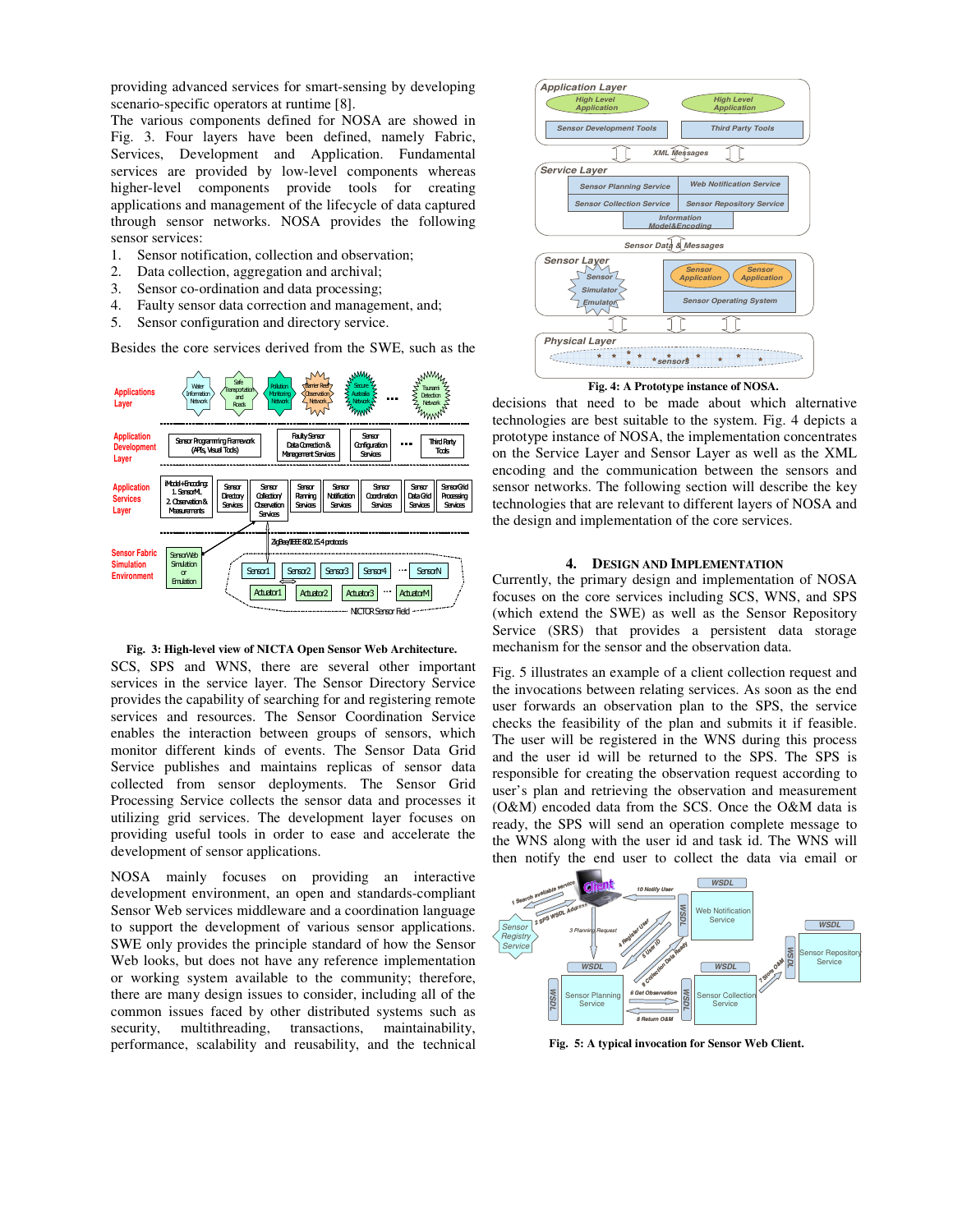

protocols. The following subsections describe the core set of implemented services in NOSA, namely the SCS, SPS and WNS. **Fig. 6: Sensor Collection Service Architecture.**

#### *A. Sensor Collection Service*

The SCS is one of the most important components residing in the service layer of NOSA. The SCS is the fundamental and unique component that communicates directly with sensor networks, collects real time sensing data and then translates the resulting raw information into a XML based O&M encoding for other services to utilize and process. The SCS is the gateway for entering into the sensor networks from outside clients. The design of the SCS provides an interface to both streaming data and query-based sensor applications that are built on top of TinyOS [9] and TinyDB [10] respectively. Fig. 6 illustrates the architecture of the SCS. The service conforms to the interface definition that is described in the OGC SCS Specification and has been designed as a Web Service which connects via a proxy to either real sensors or a remote repository database. Clients need to query the Sensor Registry Service to retrieve an available SCS WSDL address. A data query request is then sent via SOAP to the SCS to obtain the resulting encoded observation data conforming to the O&M specification.

The proxy acts as an agent that works with various connectors that connect to the resources holding the information and encode the raw observation into O&M compatible data. Different types of connectors have been designed to fit into different types of resources including sensor networks running on top of TinyOS or TinyDB, and remote observation data archives. The proxy needs to process the incoming messages from the client to determine what kind of connectors, either real-time based or archive based, to use. The design of the SCS is flexible and makes it simple to extend for further development if alternative sensor operating systems are adopted by the sensor networks, such as MANTIS [11] or Contiki [12]. Except for a sensor operating system specific connector, no modifications need to be made in the current system. The design of the proxy also encourages the implementation of a cache mechanism to improve the scalability and performance of the SCS. Load balancing mechanisms can be easily added to the system as



**Fig. 7: Sensor Planning Service Architecture.** 

well, by simply deploying the web service to different servers.

### *B. Sensor Planning Service*

The design of the SPS considers both the short-term and longterm requirements of the user's plan, which means that the SPS must provide response to the user immediately, rather than blocking to wait for the collection results. The SPS, shown in Fig. 7, utilizes a rule engine which reads a specific set of predefined rules in order to clarify the feasibility of the plan made by the user. The rule engine can accept rules in a configuration file as plain text, XML-based or other types of rule-based languages. Currently, the rule engine is implemented as an abstract class that can be extended by the application developers to specify a set of boundary conditions that define the feasibility of the applications. For example, in a simple temperature application, a boundary condition for the temperature may be a range from 0 to 100.

The most important component that makes the SPS suitable for short or long term plan execution is the Scheduler which is implemented as a separate thread running in the background. The execution sequence of the Scheduler is the following; (i) the scheduler composes a collection request according to user's plan and then invokes the getObservation method on the SCS, (ii) the scheduler then asks the DataCollector to store the resulting observation data for users to collect afterward, and (iii) sends notification to the WNS indicating the outcome of the collection request. The time of the execution in the scheduler varies based on the requirements of the user's plan. The client receives a response indicating that the plan will be processed right after the plan is submitted to the SPS. The scheduler deals with the remaining time consuming activities. The client may get the notification from the WNS as soon as the WNS receives a message from the scheduler, the client can then collect results from the DataCollector.

# *C. Web Notification Service*

The current design of WNS is shown in Fig. 8, which contains two basic components: AccountManager and Notification. The SPS may request to register users via WNS, which asks the AccountManager to manage the user account in the DBMS in order to retrieve user information in the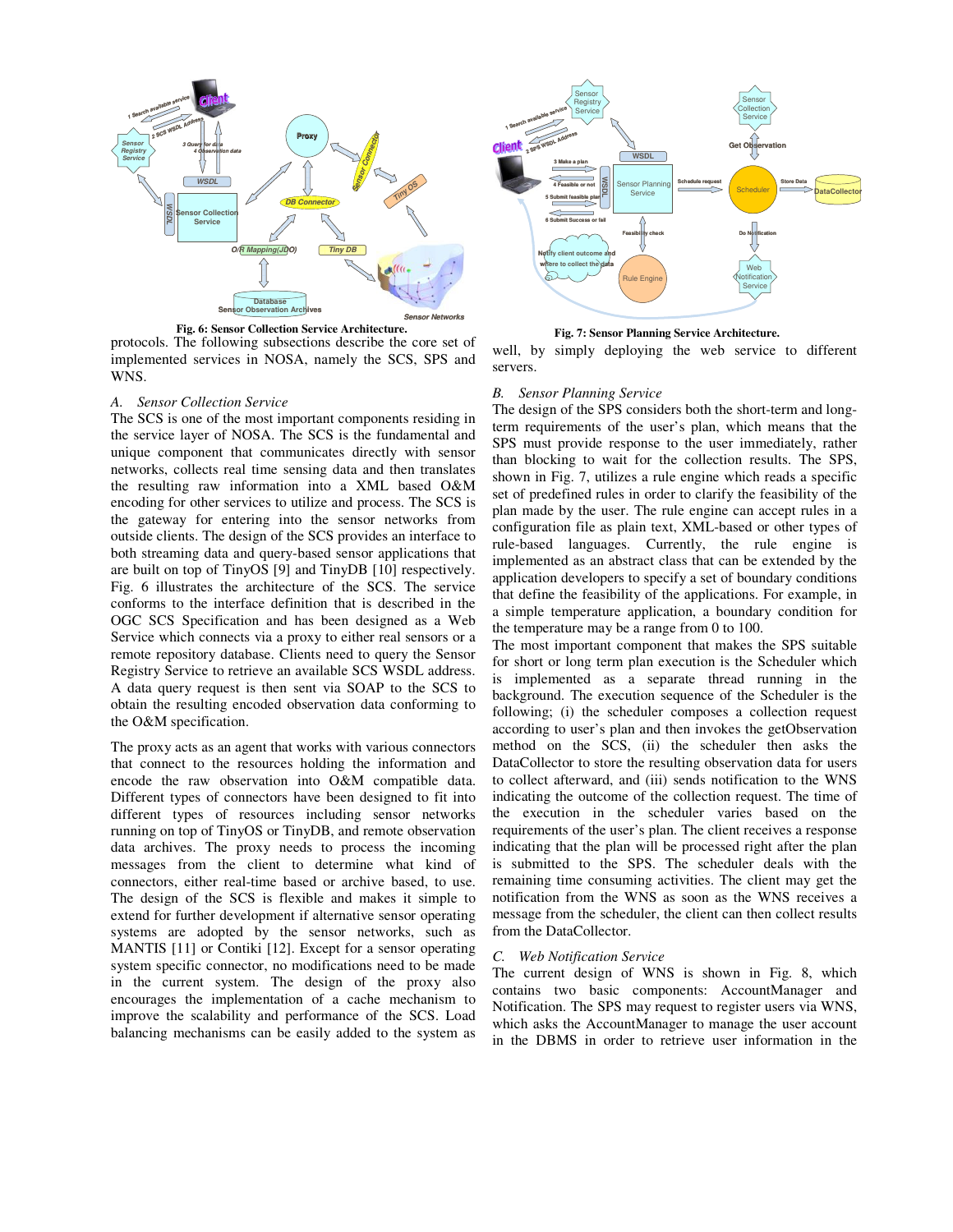

**Fig. 8: Web Notification Service Architecture.** 

subsequent operations. The Notification is used to create a specific communication protocol and send the messages via the protocol to the user that has been registered in the DBMS. Currently, an email protocol has been implemented to send messages via email. Further implementations can be easily plugged into the existing architecture by implementing the CommunicationProtocol interface.

#### **5. EVALUATION**

The experiment platform for the services was built on TOSSIM [15], a discrete event simulator that can simulate thousands of motes running complete sensor applications and allow a wide range of experimentation, and Crossbow's MOTE-KIT4x0 MICA2 Basic Kit [16] which consists of 3 Mica2 Radio boards, 2 MTS300 Sensor Boards, a MIB510 programming and serial interface board. The experiment concentrated on the SCS, since it is the gateway for other services to sensors, which would be the most heavily loaded service and possible bottleneck for the entire system.

Fig. 9 illustrates the SCS deployed on Apache Tomcat 5.0 server running on two different machines, one of which is hosting the TinyDB application under TOSSIM and the other



**Fig. 9: Deployment of Experiment.**

the Temperature Monitoring application under Crossbow's motes. A Sensor Registry Service is also configured on a separate machine that provides the functionality to access the sensor registry and data repository. A simple temperature monitoring application has been developed. The application is programmed using nesC [13] and uses simple logic, which broadcasts the sensing temperature, light and node address to



**Fig. 10: Client showing visualization of results received from temperature monitoring application called from SCS.**

the sensor network at regular intervals. The simple application does not consider any multi-hop routing or energy saving mechanisms. Before installing the application on the Crossbow motes, the functionality is verified under the TOSSIM simulator. Once the application has been successfully installed onto each mote via the programming board, a wireless sensor network is setup using the two nodes and one base station connecting to the host machine via serial cable. Fig. 10 displays the results retrieved by a client from the SCS interfaced with the temperature monitoring application. The light intensity level is illustrated by the graph plot; two individual sensors each take recordings at 100ms intervals. Recordings from sensor one are illustrated in the top half of the window and sensor two on the bottom half. A change in the graph plot indicates a variance in the incoming light intensity for each sensor. The left-hand-side column contains SensorML descriptions of the sensors retrieved by the client from the SCS.

Regarding scalability, a simulation program that can stimulate different numbers of clients running at the same time has been used exclusively for the SCS. The performance measured by time variable (per second) for both auto-sending and querybased applications running on top of TinyOS is shown in Fig. 11 and Fig. 12. Fig. 11 presents that the result of the autosending mode application is moderate when the number of clients who request the observation simultaneity is small. Even when the number of clients reaches 500, the response time for a small number of records is also acceptable. In contrast, the result shown in Fig. 12 is fairly unacceptable as even just one client requesting a single observation takes 34 seconds. The response time increases near linearly when the number of clients and the number of records goes up. The reason why the query-based approach has very poor performance is due to the execution mechanism of TinyDB. A lot of time is spent on initializing each mote, and the application can only execute one query at a time, which means another query needs to wait until the current query is either completed or terminated. A solution to this problem may require the TinyDB application to run a generic query for all clients, whereas a more specific query can be executed inmemory according to the observation data collected from the generic query. There are several possible ways to enhance the